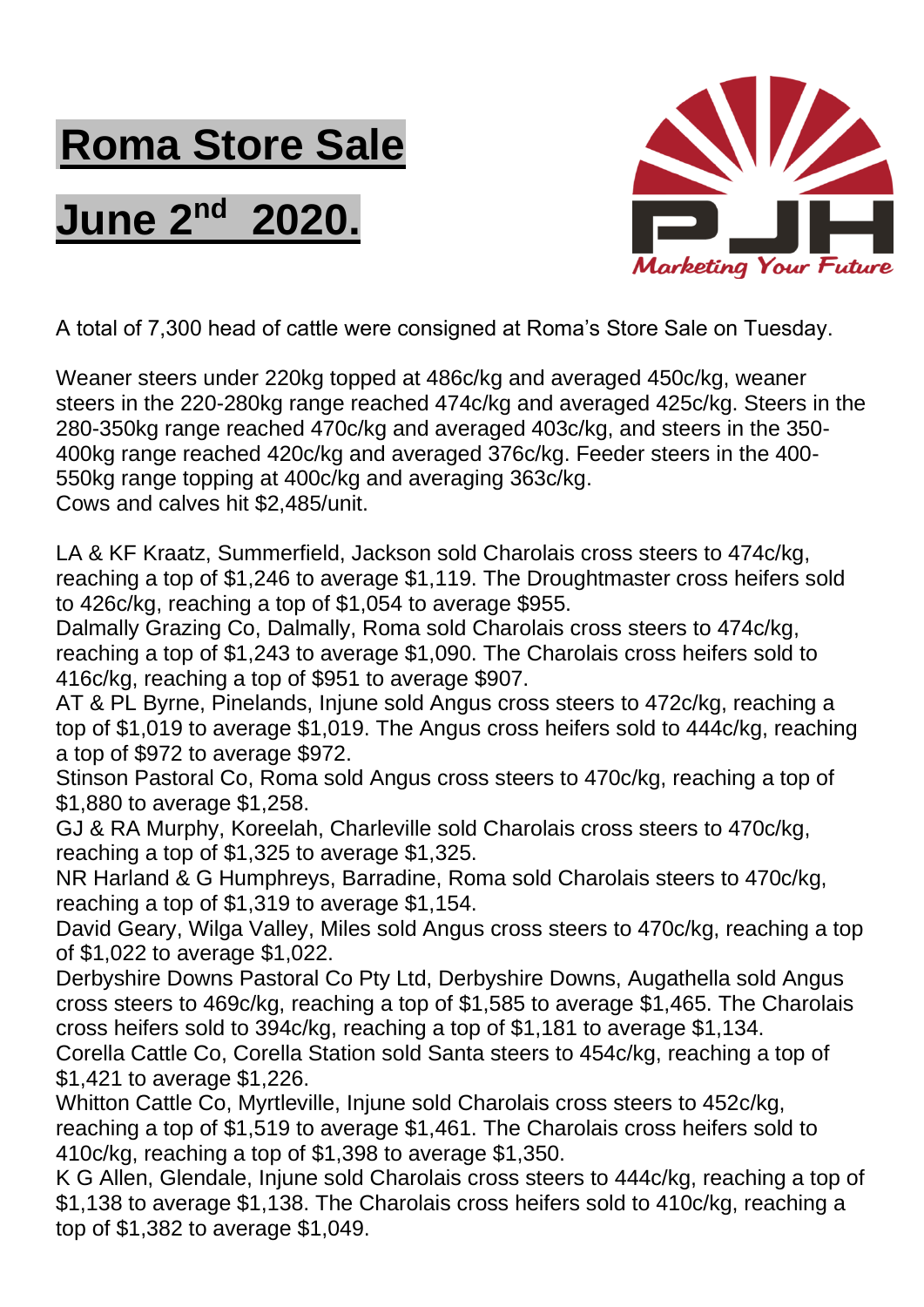Farmleigh Grazing, Tunis, Injune sold Santa cross steers to 436c/kg, reaching a top of \$1,276 to average \$1,276. The Santa cross heifers sold to 380c/kg, reaching a top of \$1,195 to average \$1,002.

S Dobbin, Curlew Valley, Surat sold Santa cross steers to 422c/kg, reaching a top of \$994 to average \$994. The Santa cross heifers sold to 392c/kg, reaching a top of \$840 to average \$840.

RW & GE Jackson, Maintop, Injune sold Angus cross steers to 415c/kg, reaching a top of \$1,396 to average \$1,349.

Keddstock Pty Ltd, Gowrie Station, Charleville sold Charolais cross steers to 414c/kg, reaching a top of \$1,333 to average \$1,333.

Gary & Kerry Ladbrook, Bulah, Yuleba sold Brangus cross steers to 404c/kg, reaching a top of \$1,744 to average \$1,583.

Waroona Past Co, Ban Ban, Longreach sold Brangus steers to 394c/kg, reaching a top of \$1,848 to average \$1,687.

Tonkoro Pastoral Co, Melrose, Winton sold Brahman cross steers to 392c/kg, reaching a top of \$1,272 to average \$1,046.

TE O'Brien, Tyrone, Roma sold Charbray cross steers to 385c/kg, reaching a top of \$1,769 to average \$1,669.

Argylla Mountains Pastoral, Glencoe, Mount Isa sold Brangus steers to 382c/kg, reaching a top of \$1,706 to average \$1,199.

Heifers under 220kg topped at 444c/kg and averaged 392c/kg, while heifers in the 220-280kg range topped at 440c/kg and averaged 364c/kg. Heifers in the 280- 350kg range topped at 410c/kg, averaging 349c/kg. Heifers in the 350-450kg range topped at 388c/kg, averaging 328c/kg.

WN & MM Jones, Norolle Downs, Roma sold Charolais cross heifers to 388c/kg, reaching a top of \$1,642 to average \$1,393.

Skygrove Pty Ltd, Yurnga, Taroom sold Droughtmaster cross heifers to 384c/kg, reaching a top of \$1,469 to average \$1,145.

Alderley Past Co, Alderley, Boulia sold Charbray cross heifers to 374c/kg, reaching a top of \$1,576 to average \$1,252.

Tewinga Pastoral Co, Flora Downs, Camooweal sold Droughtmaster cross heifers to 346c/kg, reaching a top of \$1,314 to average \$1,099.

Cows in the 300-400kg range reached 255c/kg and averaged 232c/kg, while cows in the 400kg-500kg range reached 281c/kg and averaged 254c/kg. Cows over 500kg topped at 286c/kg, averaging 266c/kg.

DA & CBM Twist, Juandah Downs, Mungallala sold Charolais cows & calves to \$2,485.